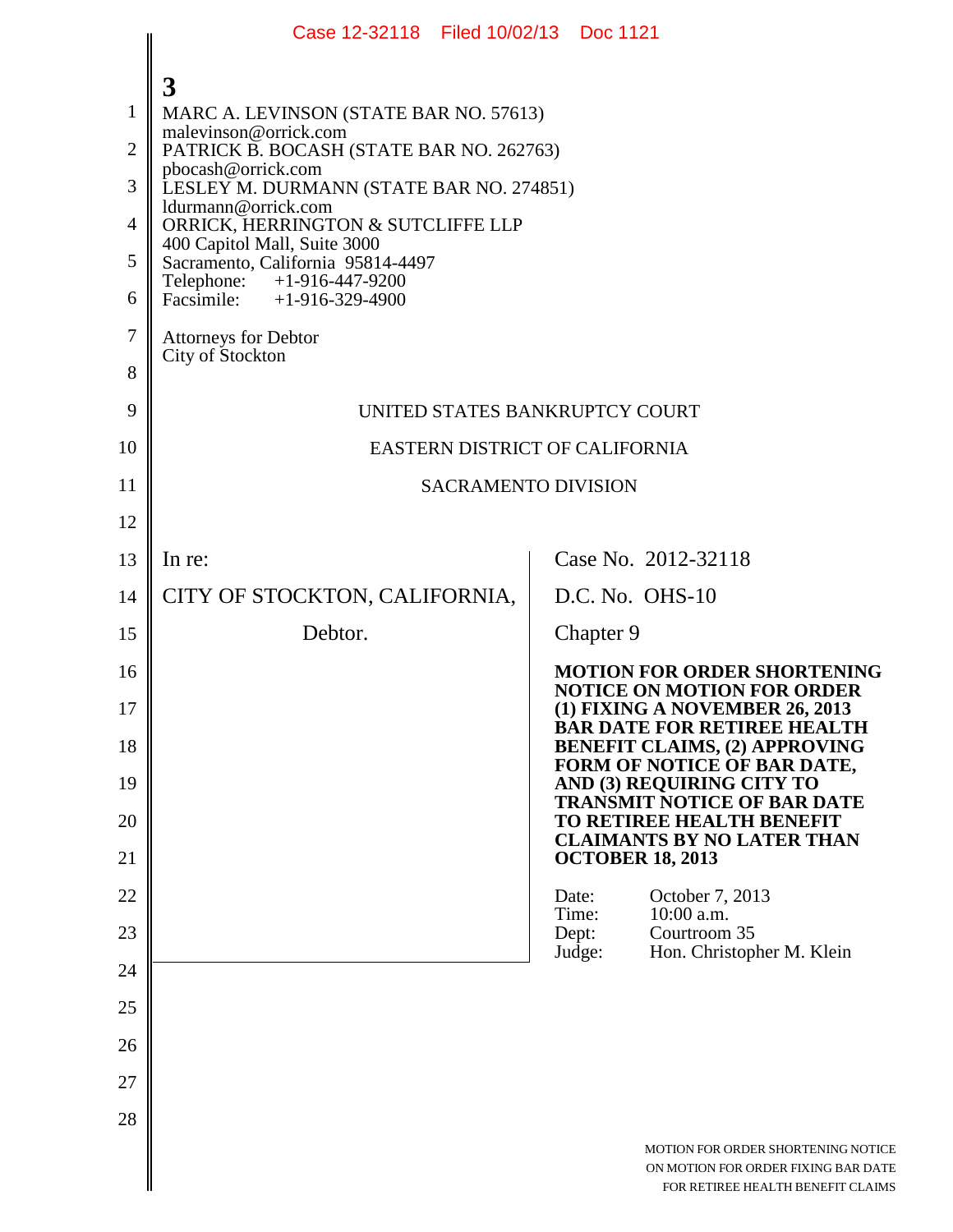## Case 12-32118 Filed 10/02/13 Doc 1121

1 2 3 4 5 6 7 8 9 10 11 12 13 14 15 16 17 18 19 20 21 22 23 24 25 26 The City of Stockton, California (the "City"), the debtor in the above-captioned case, respectfully moves (by this "Motion") for entry of an order shortening the notice period for the hearing on the City's Motion For Order (1) Fixing A November 26, 2013 Bar Date For Retiree Health Benefit Claims, (2) Approving Form Of Notice Of Bar Date, And (3) Requiring City To Transmit Notice Of Bar Date To Retiree Health Benefit Claimants By No Later Than October 18, 2013 (the "Retiree Health Bar Date Motion," establishing November 26, 2013 as the "Retiree Health Bar Date"), which motion the City is filing concurrently. Pursuant to Local Rule 9014- 1(f)(3), the Court can, for good cause shown, order that the amount of notice for a hearing be shortened to fewer than 14 days. The City respectfully represents that good cause exists to shorten notice of the hearing on the Retiree Health Bar Date Motion from 14 days to 5 days. At a status conference on September 24, 2013, the Court indicated that it would be willing to shorten notice on the Retiree Health Bar Date Motion. Since September 24, the City has conferred with the Official Committee of Retirees (the "Retirees Committee") regarding the setting of a bar date by which retiree health benefit claimants may file proofs of claim for their retiree health benefit claims in amounts different from those calculated by the City's health insurance actuary. The City has prepared a proposed notice of the Retiree Health Bar Date and has shared it with the Retirees Committee. Consistent with the Retirees Committee's By-Laws, the chairperson of the Retirees Committee has reviewed, suggested revisions to, and approved the City's proposed notice of the Retiree Health Bar Date. The time spent soliciting and incorporating revisions to the proposed notice of the Retiree Health Bar Date resulted in the City now seeking this order to shorten the notice period from 14 days to 5 days. It also constitutes good cause to shorten the notice period, because the City believes that it preserved time and resources by obtaining the Retirees Committee's approval of the Retiree Health Bar Date notice prior to submitting the notice for the Court's review. /// ///

- 27 ///
- 28 ///